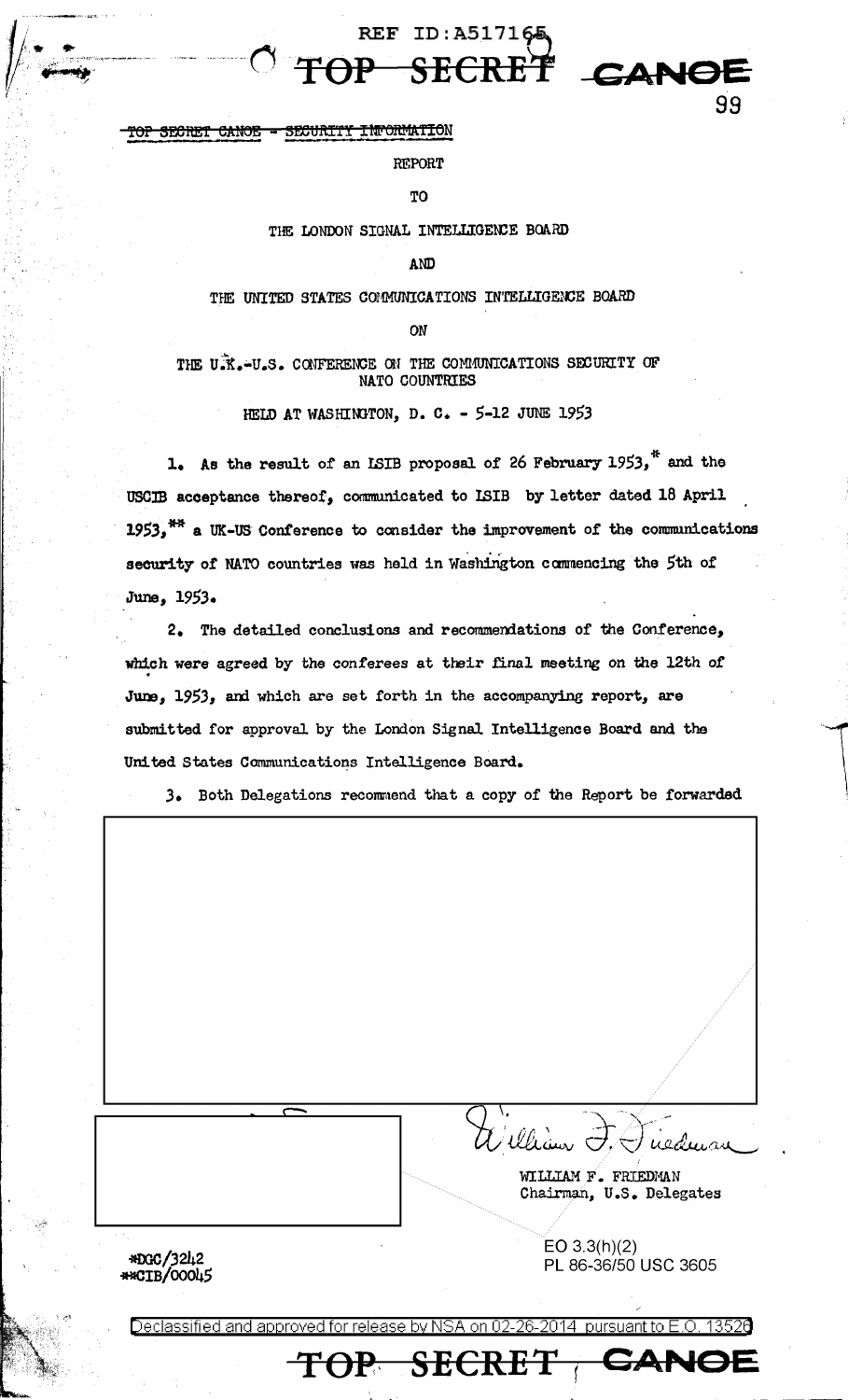<u>SRCDED TEANOR</u> **AVAID TIME** המדינות לאומצות

**OPESEC** 

 $EO 3.3(h)(2)$ PL 86-36/50 USC 3605 rsc93/ex/n<u>\_\_finlil</u> ו המ

12 June 1953

#### REPORT OF THE

UK-US CONFERENCE ON THE COMMUNICATIONS SECURITY OF NATO COUNTRIES HELD IN WASHINGTON, 5-12 JUNE, 1953

#### THE PROBLEM:

1. To consider the insecurity of NATO communications and of the national communications of NATO countries, including a review of the conclusions of the 1951 US/UK Conference on the Security ofΓ Communications, in order:

a. To determine whether the NATO Governments should be approached with a view to improving their communitions security;

b. To assess the advantages and disadvantages of such an approach;

c. To develop, if such an approach should be made, (1) a specific plan for improving the security of NATO communications and of the national communications of NATO countries and (2) a specific plan for approaching the NATO Governments.

FACTS BEARING ON THE PROBLEM AND DISCUSSION

#### I. ASSUPTIONS AS TO THE CONINT CAPABILITY OF THE USSA

2. This Report is predicated upon the assumption that:

a. The capabilities of the USSR to intercept and exploit radio communications are at least equivalent to those of the US and UK.

b. The USSR monitors all landline communications passing through its own or satellite territory. The possibility that it has access to other communications passed solely by landline cannot be excluded, but there is no evidence to assess the extent of this possibility. Any traffic obtained by the USSR from landlines can be exploited to the same extent as traffic obtained from radio transmissions.

-1-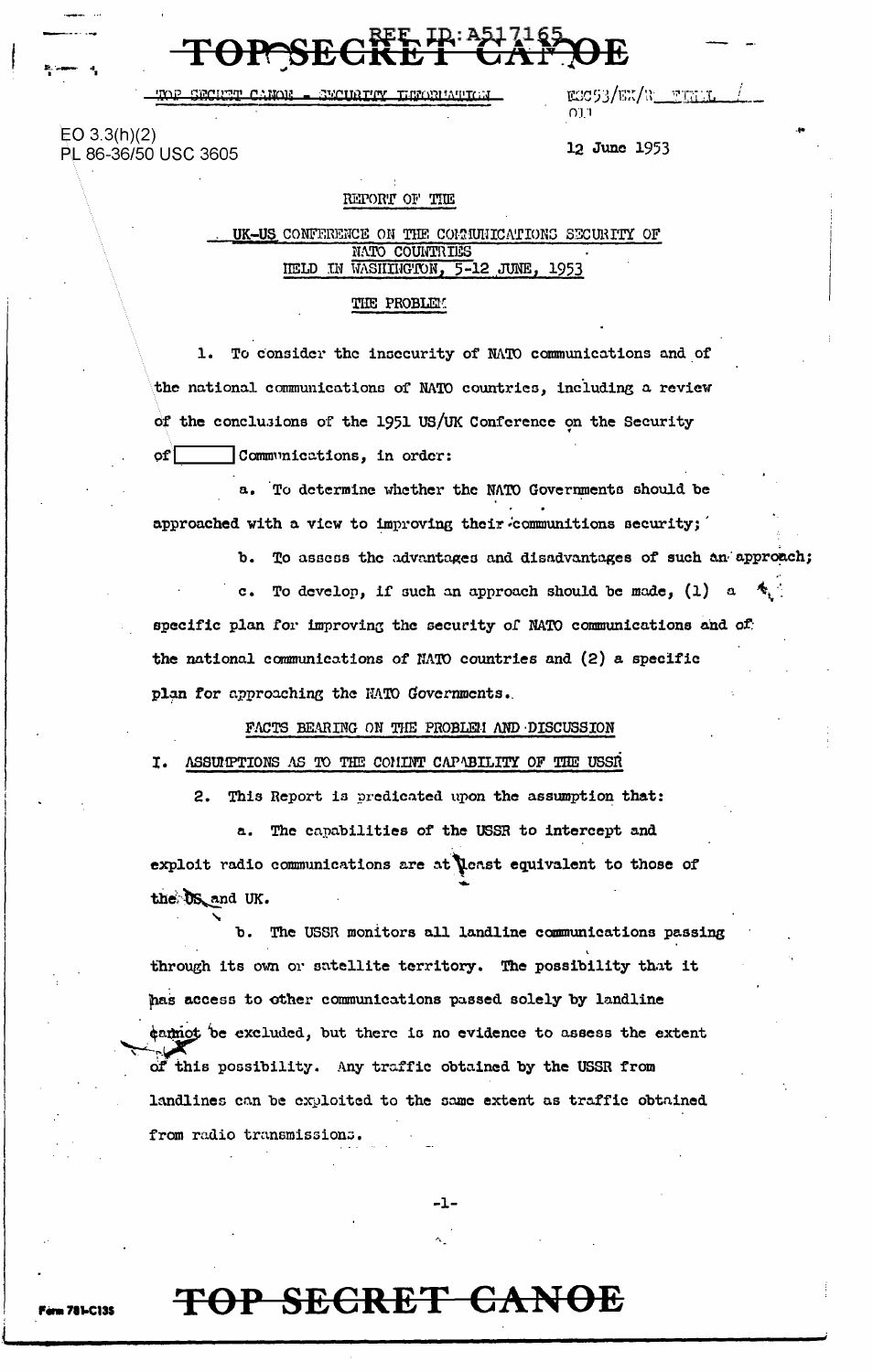

TOP SHORF CANOR - SECURITY INFORMATION

FGC53/EX/R\_FILE  $0.11$ 

Footnote 1.

It should be noted that the security system of NATO provides sufficient protection for "COSMIC" and "NATO" communications passed electrically. However the NATO security system does not provide protection for national communications carrying related information, nor do all the NATO countries confine "NATO" and "COSMIC" communications

fully complied with these regulations. There is no evidence on which to conclude whether or not other NATO countries observe the NATO procedures.

Footnote 2.

 $-2-$ 

EO  $3.3(h)(2)$ PL 86-36/50 USC 3605

**Perm 781-C135**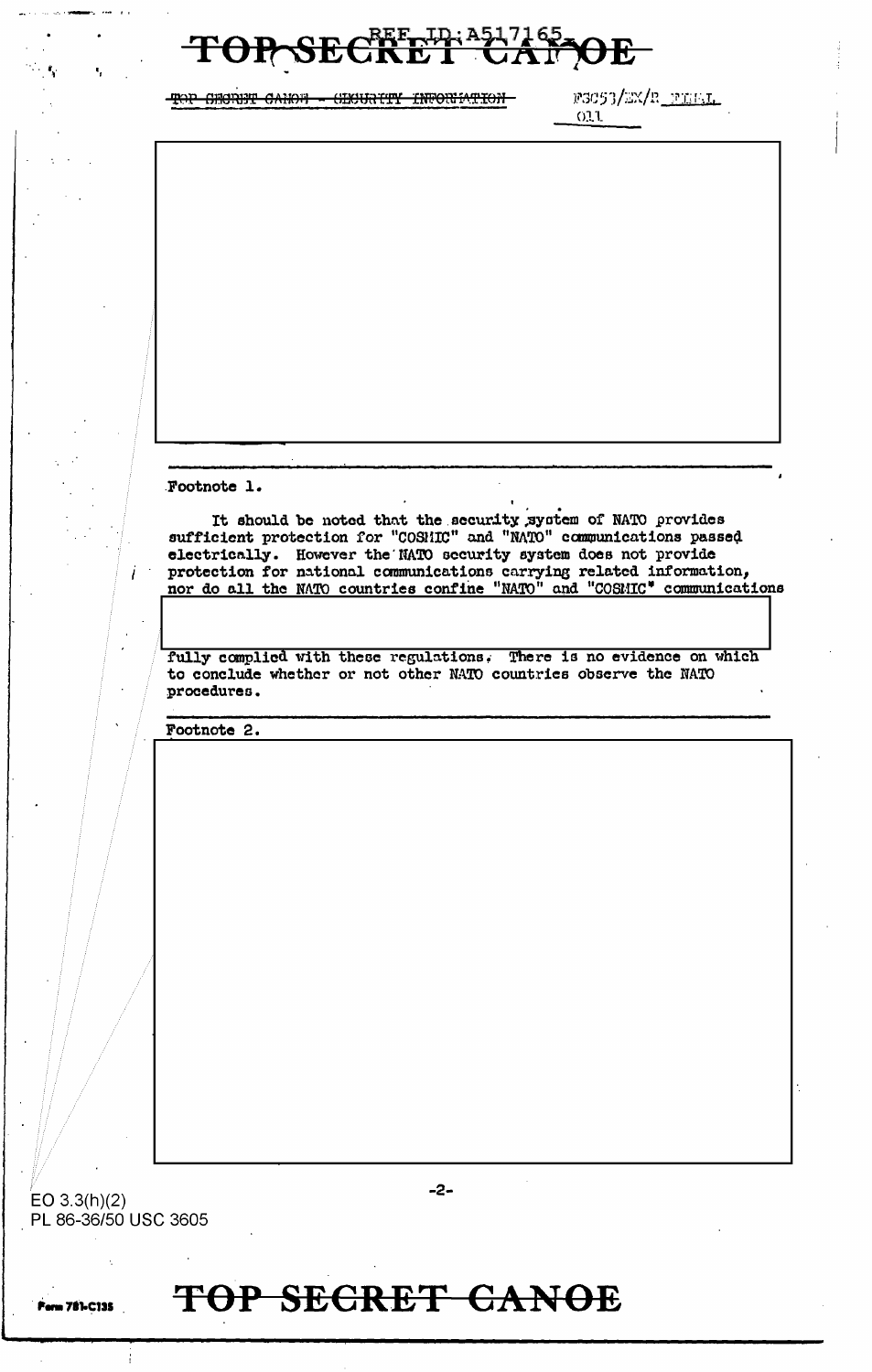

TOP CHORET CARGE - CECURITY INFORMATION

 $EQ$  3.3(h)(2) PL 86-36/50 USC 3605 FSC53/EX/R\_FINAL  $-011$ 



### TOP SECRET CANOE

 $\mathcal{H}_{\mathbf{A}_1}$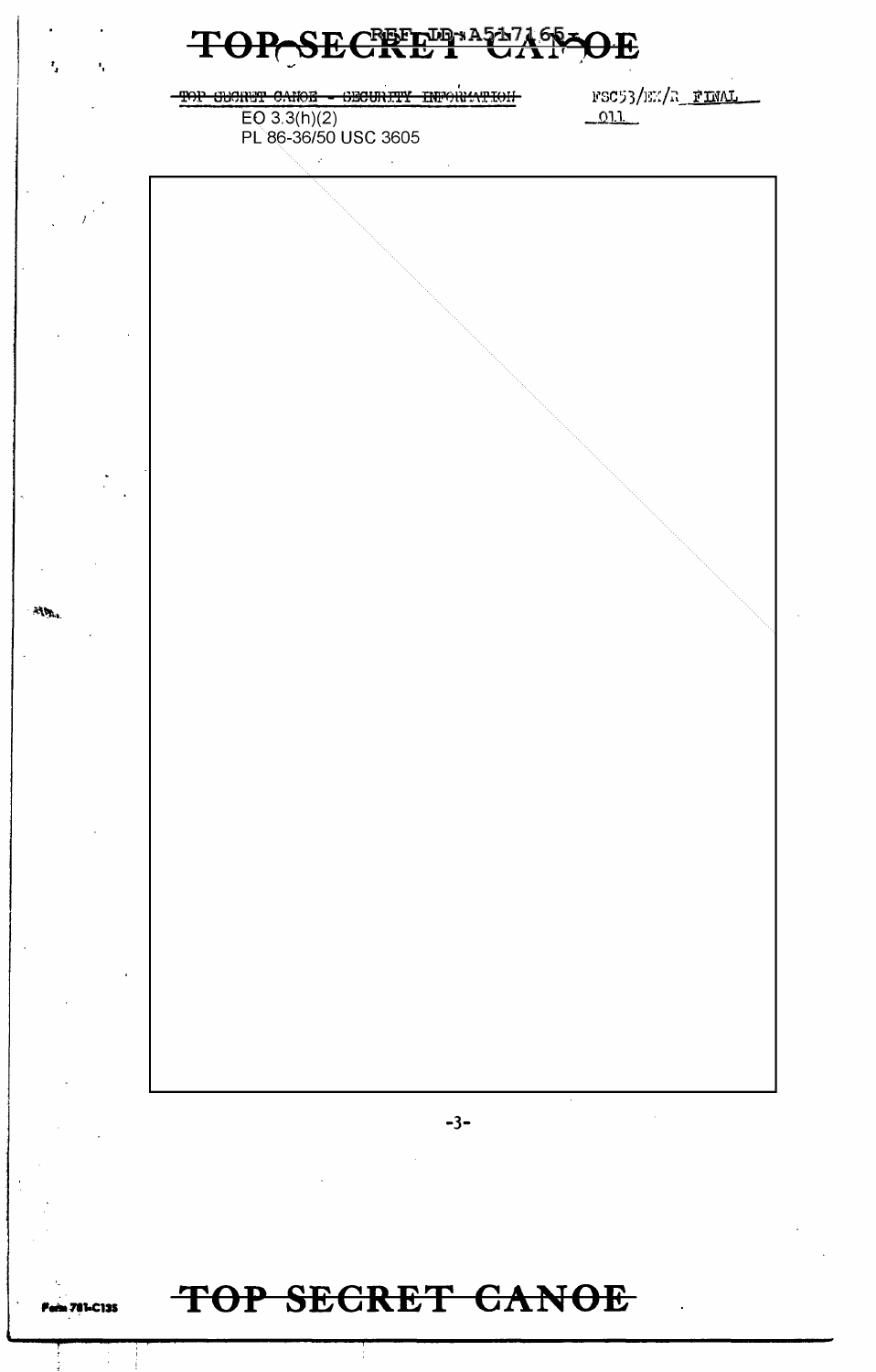## TOP SECRET CAPPE

TOP SECRET CANOE - SECURITY INFORMATION

FSC53/EX/R FINAL  $011$ 

 $(5)$ 

4. Diplomatic communications in wartime.

It is considered that on outbreak of active hostilities the value to the USSR of the information derived from the communications of NATO countries would be greatly increased.

5. Armed Forces communications in peace and war.

b. In general it is thought that under peace time conditions Armed Forces communications are unlikely to be an important source of valuable intelligence to the USSR. In cases of limited hostilities, it is, however, considered that vulnerable Armed Forces communications are a menace to the national interests of the UK and the US and in the case of general hostilities would become a real danger. EO  $3.3(h)(2)$ PL 86-36/50 USC 3605

L.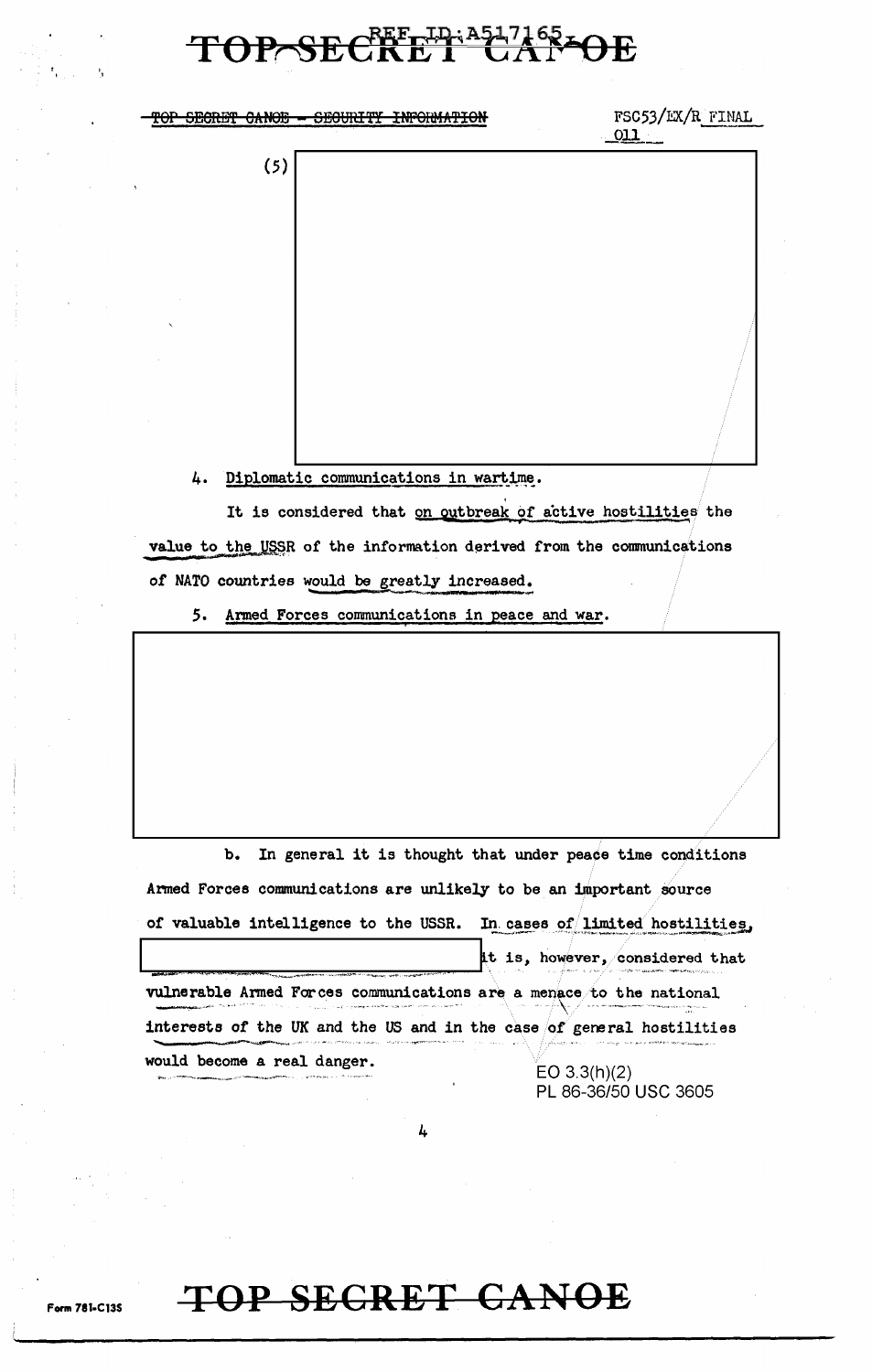# TOP-SECRET CANDE

TOP SECRET CANOE **SECURITY INFORMATION** 

FCC53/EX/R FINAL  $_{\text{OLL}}$ 

III. VALUE TO THE USSR OF INTELLIGENCE ON NATO COUNTRIES DERIVED FROM NON-COMINT SOURCES.

6. Clandestine Sources.

Non-COMINT clandestine means of obtaining intelligence a. cannot be regarded as a complete substitute for COMINT as a source of intelligence. In particular, in areas where COMINT is effective, clandestine intelligence is generally less timely, less complete and less authoritative than COMINT. Information from clandestine sources needs a sometimes difficult process of evaluation before it can be accepted; is dependent on the availability of communications; and is frequently subject to considerable delay before it is received by the user agency. Further, the value of intelligence from clandestine sources can frequently be greatly increased by correlation with COMINT. Moreover, the capacity to sustain successful clandestine arrangements to obtain intelligence often depends upon information derived from COMINT.

b. Although/it must be presumed that penetration of NATO nations by agents of the USSR exists and will continue to exist,

5

EO  $3.3(h)(2)$ PL 86-36/50 USC 3605

## TOP SECRET CANOE

 $.71$ LC135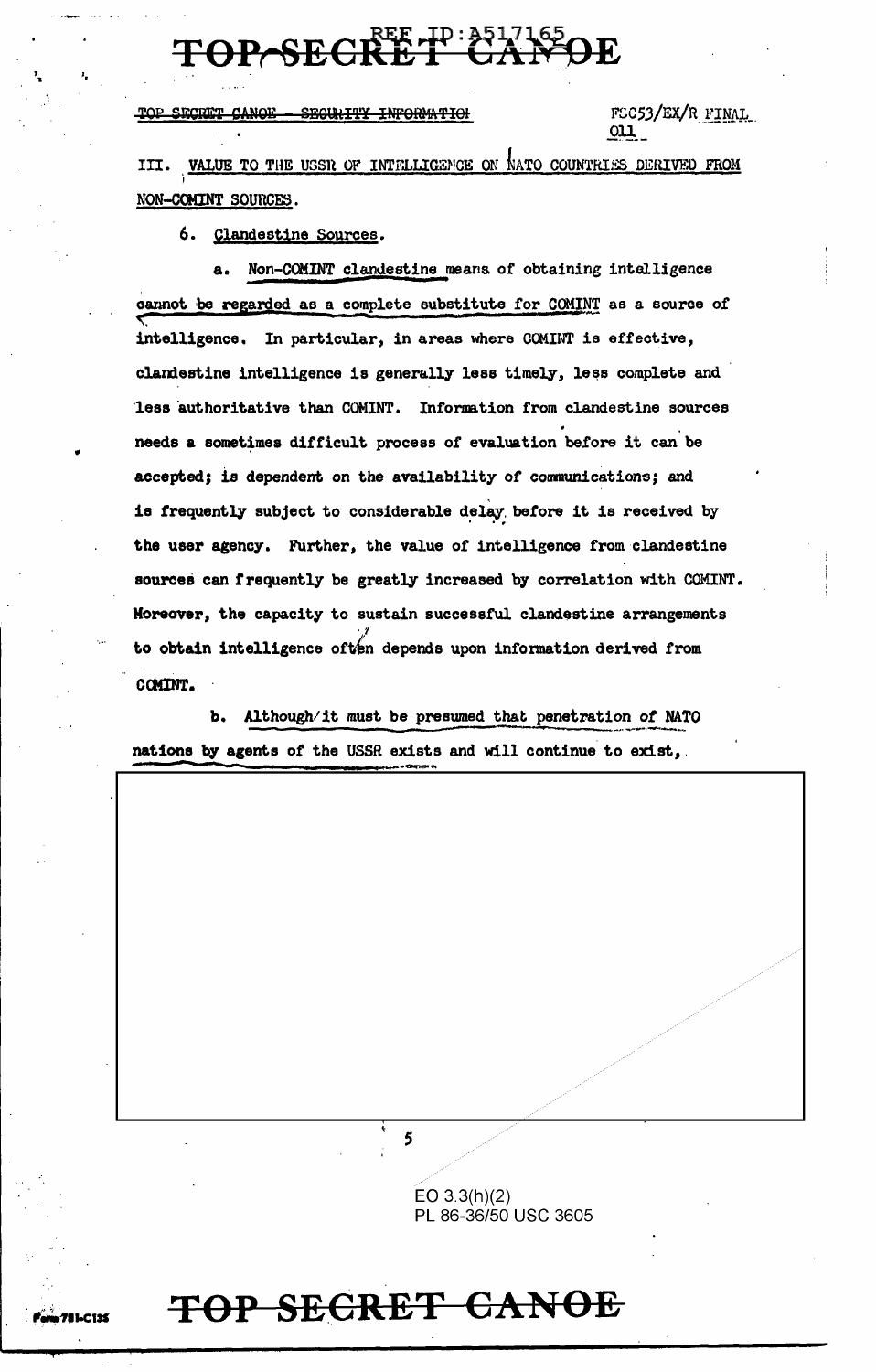### TOP SECRET CAMPE

 $EQ, 3.3(h)(2)$ PL 86-36/50 USC 3605

#### TOP SECRET CANOE - SECURITY INFORMATION

FSC53/EX/R FINAL 011

Security Survey of December, 1952, and there remain significant handicaps--political and administrative-to improvement. The level of overall security in

the near future. Nevertheless, the operation of clandestine sources is expected to become increasingly difficult, and, therefore, it is felt that the USSR could not find adoquate compensation for the loss of potential COMINT through increased clandestine activity.

(2) As regards other NATO countries from which the potential value of COMINT is estimated to be high there is insufficient collated evidence available to this conference to assess the state of their security. In particular there is not available any

evidence it is not considered safe to assume that the level of overall security is higher than that of As described above.

In time of war, due to the introduction of security  $c_{\star}$ measures which are not possible in peacetime, clandestine operations become much more difficult. The ready means of communication afforded by diplomatic missions and consulates are also no longer available. It is therefore considered that the value of information from clandestine sources will be substantially diminished at least initially by an outbreak of hostilities.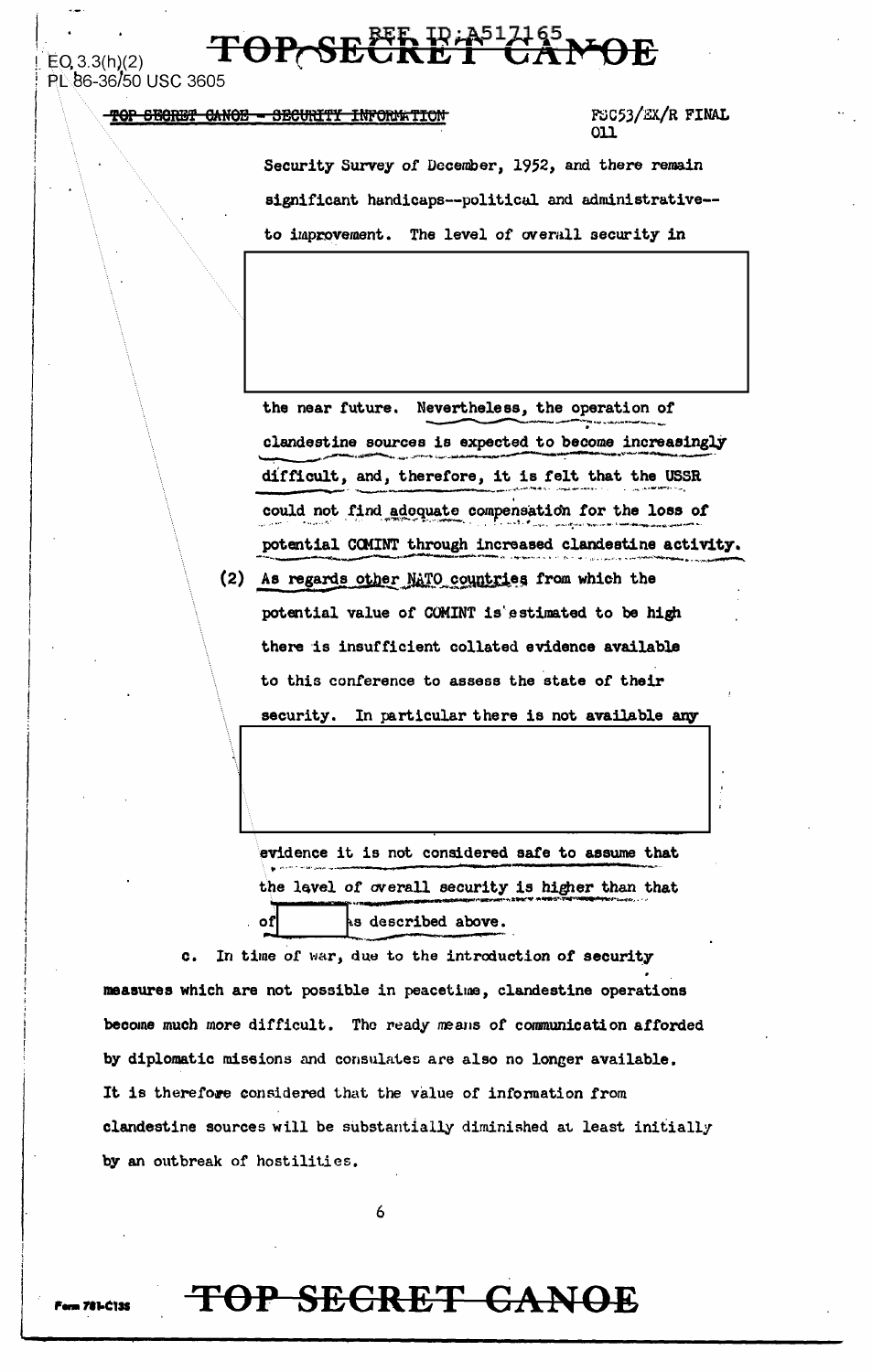# TOP-SECRET CAP

TOP ENGRNIC CANON - SECURITY INFORMATION

FSC53/EX/W FINAL 011

 $EO 3.3(h)(2)$ PL 86-36/50 USC 3605

7. Other Sources

a. It is difficult to assess to what extent open sources (newspapers, trade publications, public documents and statements, etc.) or diplomatic reportage could be a substitute for COMINT. It is however agreed that COMINT derived from readable communications of NATO countries does produce intelligence not available to the USSR from other sources and that, even during peacetime, this intelligence may increase substantially in volume and value at any time. In wartime, censorship and other extraordinary security measures, will reduce drastically the flow of intelligence from such sources, and the value to the USSR of any available COMINT will be correspondingly increased.

b. It should be noted that, as in the case of clandestine sources, the value of interligence from other sources can be greatly increased by information derived from COMINT.

consideration the availability of other sources of the same intelligence open to the US and the UK.

In addition it should be noted that, if a country left 9.

not be a factor if the country joined the Communist Bloc, since it is to be expected that its ciphers and communications procedures would then be radically improved in any case.

# TOP SECRET CANOE

**781-C135**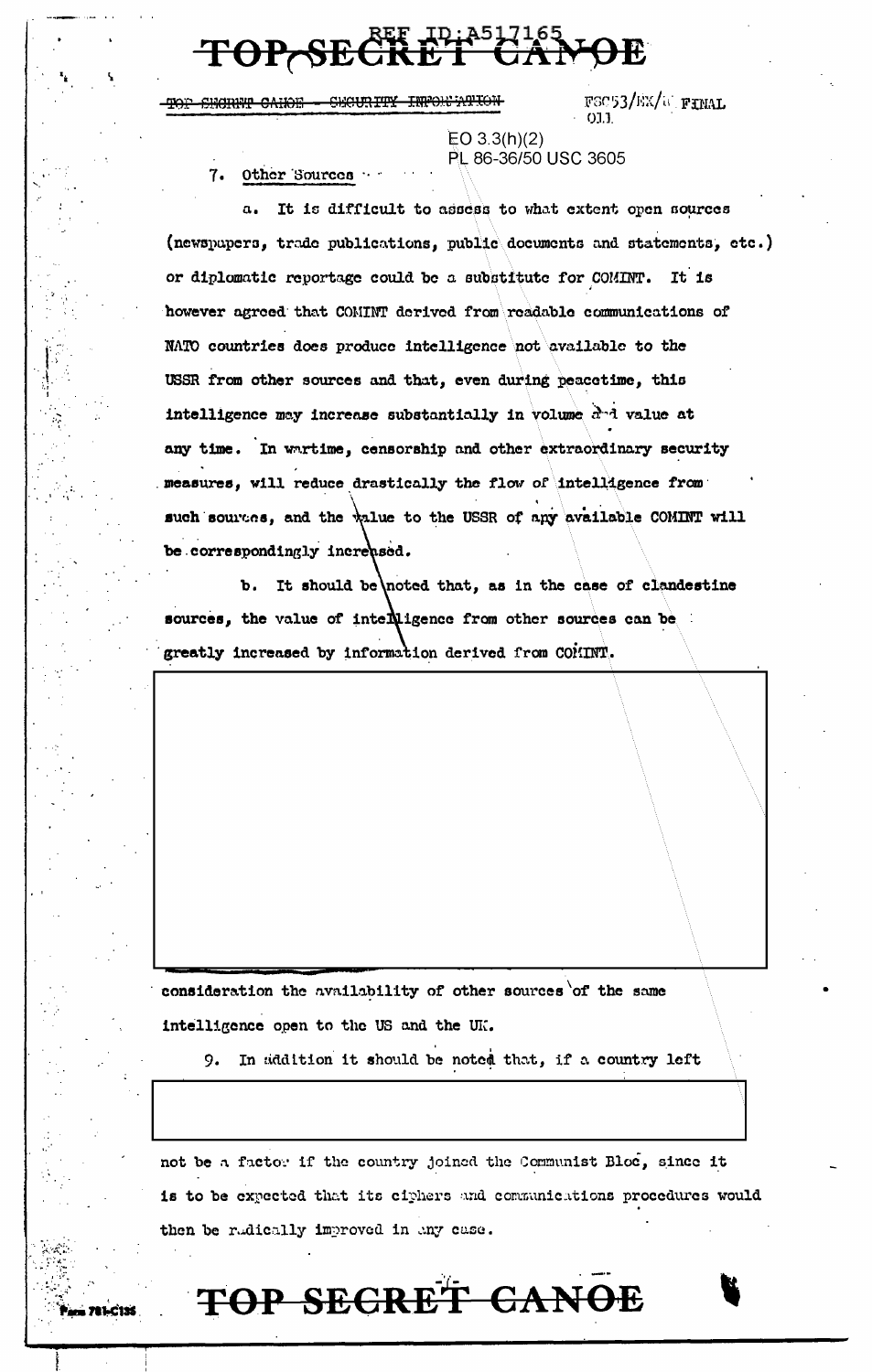# TOP SECRET GALVOE

security practices of NATO countries throughout.

|  | ווייניאים מונונוומנדות בדיימי                                                  | FSC53/EX/R FINAL<br>011 |  |  |  |
|--|--------------------------------------------------------------------------------|-------------------------|--|--|--|
|  | v.<br>SECURITY AND INTELLIGENCE FACTORS AFFICIPING ACTION TO BE TAKEN          |                         |  |  |  |
|  | The nature of any action taken to reduce the potential<br>10.                  |                         |  |  |  |
|  | damage to the national security of the                                         | created by the          |  |  |  |
|  | vulnerability the communications of NATO countries will be                     |                         |  |  |  |
|  | determined largely by technical considerations. From the point of view         |                         |  |  |  |
|  | of intolligence and general security consideration, however, such action must: |                         |  |  |  |
|  | be designed to rectify effectively inadequate communication<br>а.              |                         |  |  |  |

 $-8-$ 

EO 3.3(h)(2)<br>PL 86-36/50 USC 3605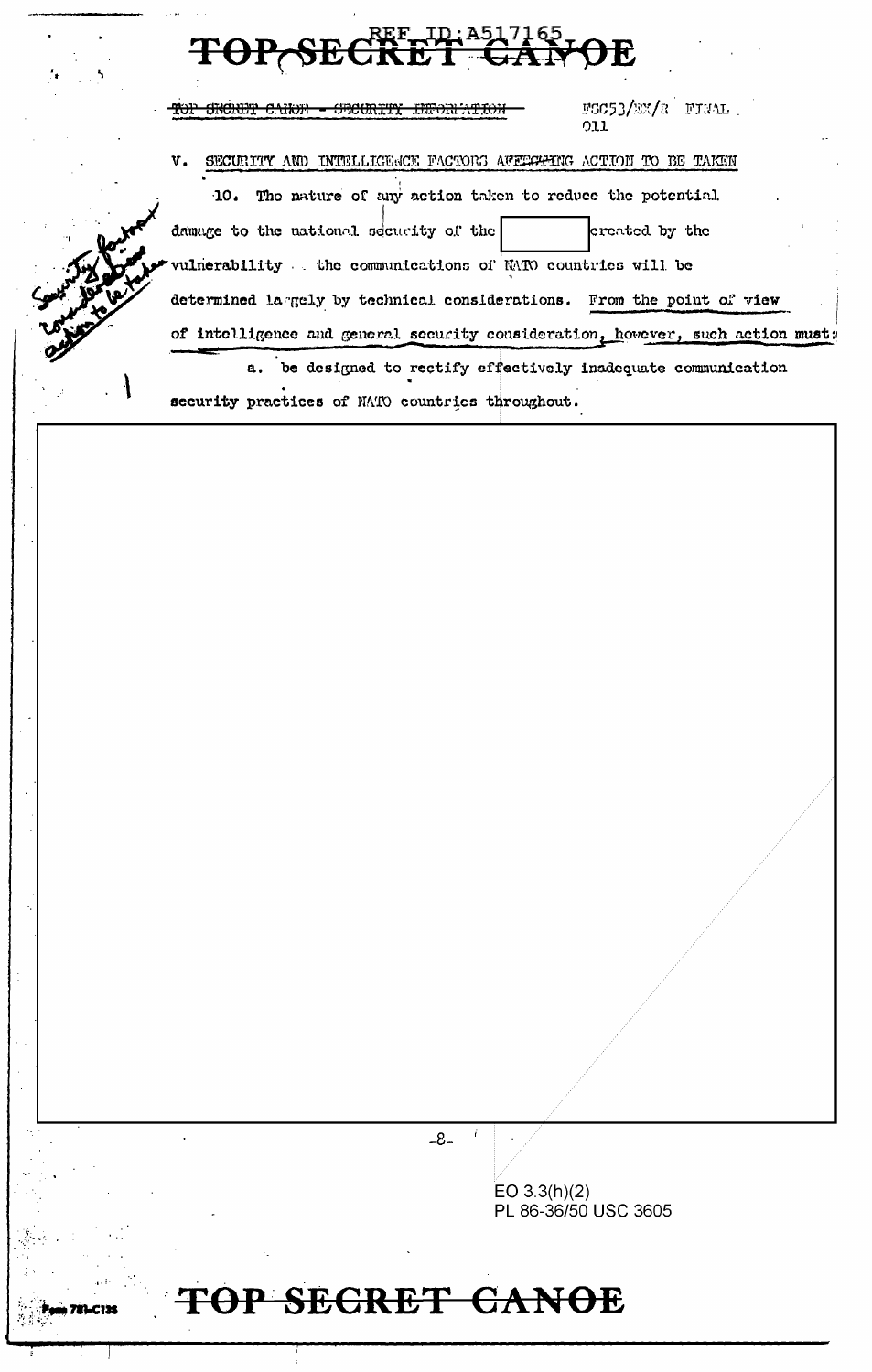CANOE - SECURITY INFORMATION

FSC53/EX/R FINAL ו וח

#### VI. TECHNICAL FACTORS AFFECTING A CTION TO BE TAKEN.

Inasmuch as it appears to be impractical to attempt corrective . 11. action by provision of new equipment, action should initially be aimed at the improvement of available cryptosystems and communications practices wherever possible. It is considered that such improvement can be effective.

12. No matter what initial approach is agreed the proper authorities for handling issues of this nature are the communications security agencies of the NATO nations concerned. This consideration is re-inforced by that stated in paragraph 11 above. It is therefore important to associate the communications security agencies with the action proposed . at as early a stage as possible. The same reasoning applies to the use of communication security authorities to originate the action. Further factors in support of these considerations are that:

a. The security and intelligence factors enumerated in paragraph 10 above make this the safest procedure.

b. For reasons of economy it is desirable that existing agencies be used wherever possible. At least the US, UK and the Standing Group have already in existence appropriate communications security agencies.

c. There have already been several instances in which NATO countries have requested advice and assistance in improving national, as well as NATO, communications security through communications security channels. Two examples of such instances are enclosed herewith as Appendix A.

The interrelationships between transmission security and 13. cryptosecurity are such that a completely successful program to improve communications security must deal effectively with both.

3

'14. It is considered that there is no way to deal effectively with disregard of "COSMIC" and "NATO" communications security regulations

> $EO 3.3(h)(2)$ PL 86-36/50 USC 3605

### TOP SECRET CANOE

9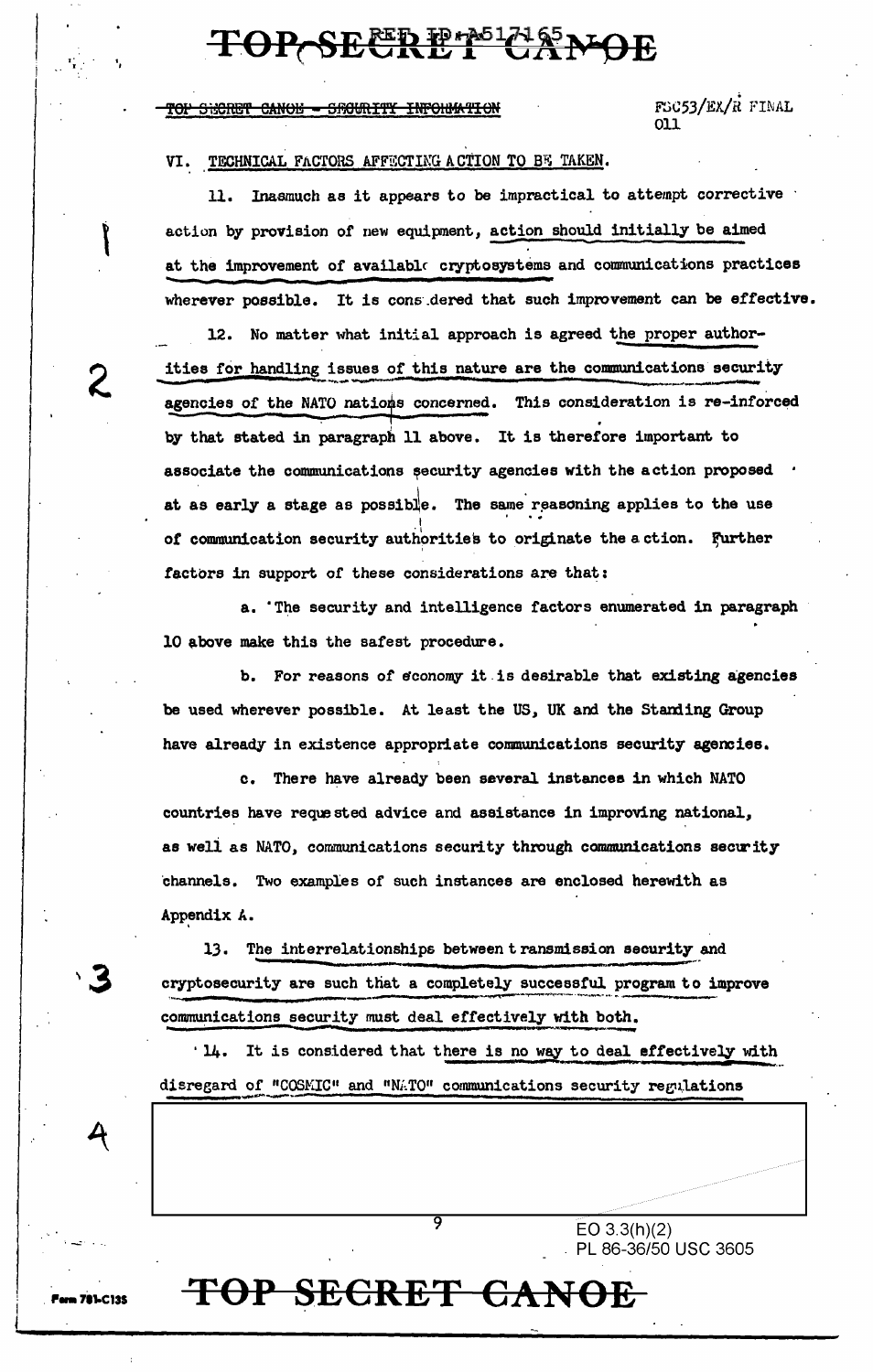#### ET GANOE **TOP SECR**

TOP SECRET CANOE - SECURITY INFORMATION

FSC53/EX/R FINAL  $011$ 

#### VII. OUTLINE OF THE PROPOSED ACTION.

15. The Conference is agreed that the factors enumerated in paragraphs 10 through 14 above can best be met by using the existing communications security machinery of the Standing Group. It is realized that the Standing Group cannot issue directives about matters outside the scope of  $\setminus$ the military aspects of NATO, but it would seem right to use existing Standing Group machinery in an advisory capacity, since the security of NATO is jeopardized by insecure national communications.

17. In order to avoid embarrassment, to ensure maximum cooperation, and to adhere to the security and intelligence factors enumerated in paragraph 10 above, any action with an individual country should be as inconspicuous and private as possible.

VIII. THE DETAILED APPROACH AND SUBSEQUENT ACTION.

steps to improve their communication security.

P.L 86-36/50 USC 3605

EO  $3.3(h)(2)$ 

, 781.C135

10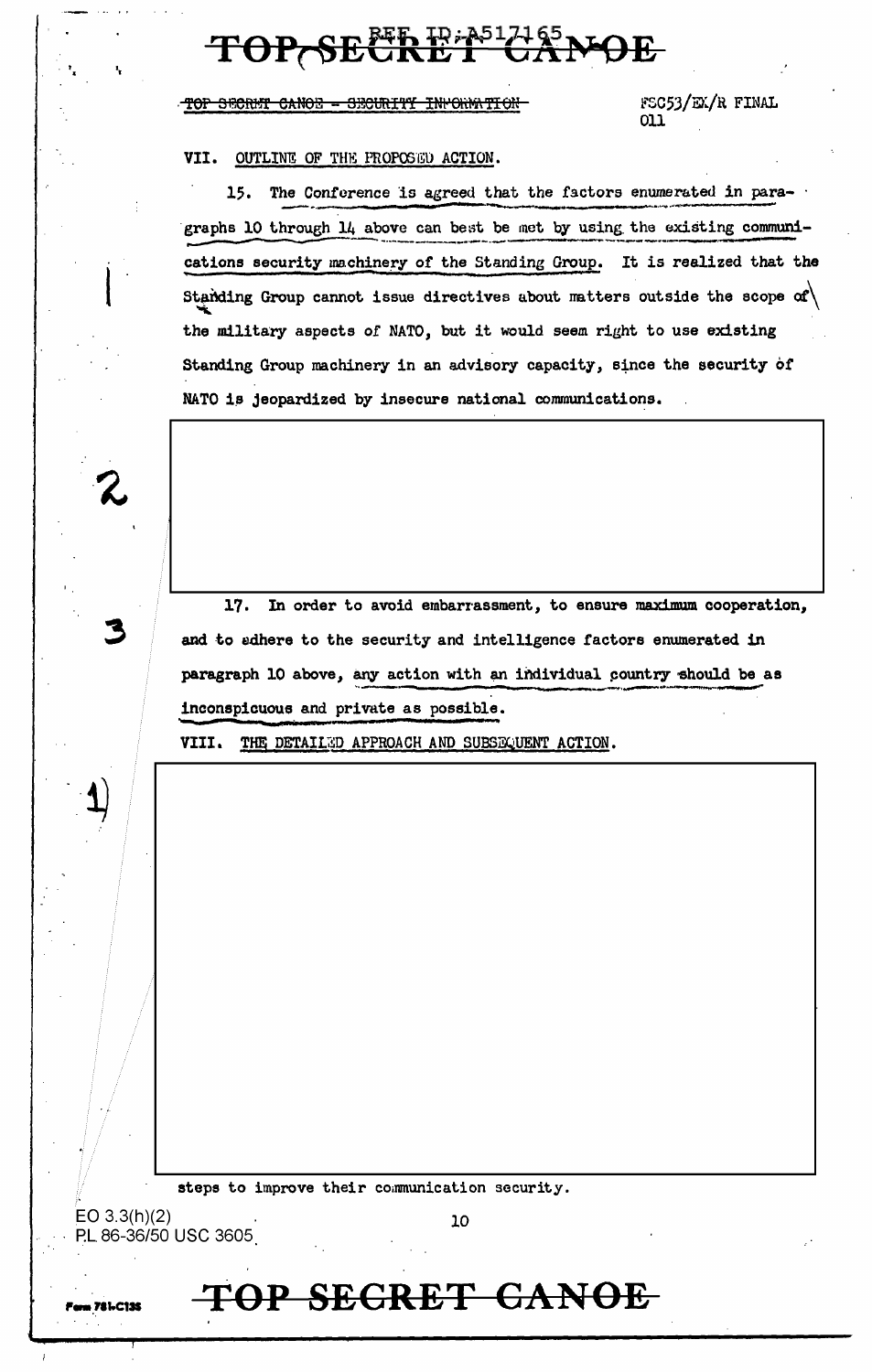| $\mathbf{H}$<br>$\mathbb{R}^6$<br><b>TP</b><br>$\frac{2}{\sqrt{2}}$<br>₩.<br>θE<br>٠, |  |                                         |                                      |  |
|---------------------------------------------------------------------------------------|--|-----------------------------------------|--------------------------------------|--|
|                                                                                       |  | TOP SECRET CANOE - SECURITY INFORMATION | FUC53/EX/R FINAL<br>011              |  |
|                                                                                       |  |                                         |                                      |  |
|                                                                                       |  |                                         |                                      |  |
|                                                                                       |  |                                         |                                      |  |
|                                                                                       |  |                                         |                                      |  |
|                                                                                       |  |                                         |                                      |  |
|                                                                                       |  |                                         |                                      |  |
|                                                                                       |  |                                         |                                      |  |
|                                                                                       |  |                                         |                                      |  |
|                                                                                       |  |                                         |                                      |  |
|                                                                                       |  |                                         |                                      |  |
|                                                                                       |  |                                         |                                      |  |
|                                                                                       |  |                                         |                                      |  |
|                                                                                       |  | $-11-$                                  | EO 3.3(h)(2)<br>PL 86-36/50 USC 3605 |  |
|                                                                                       |  |                                         |                                      |  |
|                                                                                       |  |                                         |                                      |  |
|                                                                                       |  |                                         |                                      |  |

**Partner** 781-C135

 $\mathcal{P}$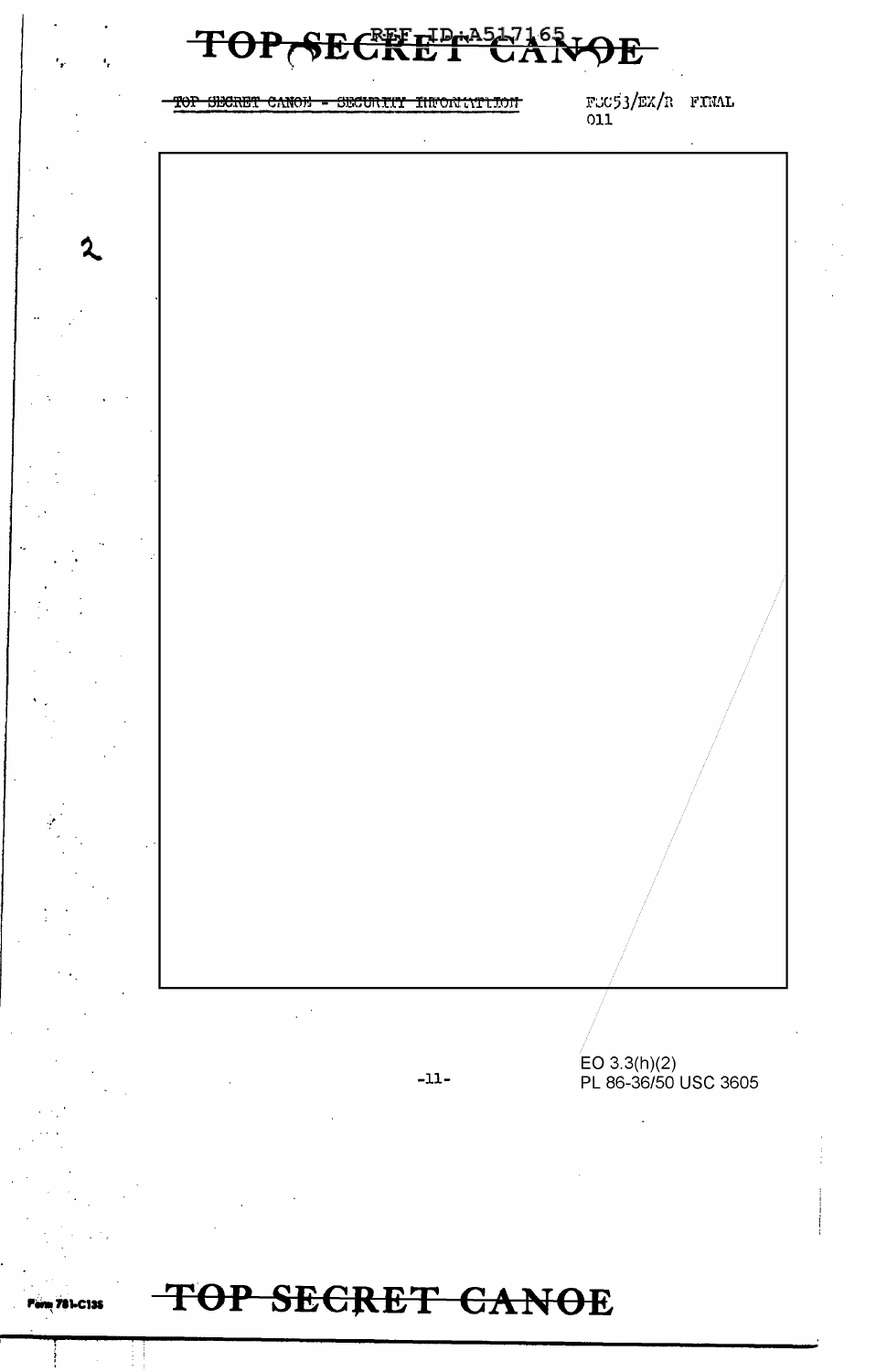<del>TOP SHORET CANOR</del> <del>᠓ᡊᡰᠶᡳᡛ</del>

 $20053/\text{fW}/\text{R}$  FINAL  $011$ 



### TOP SECRET CANOE

n 781-C135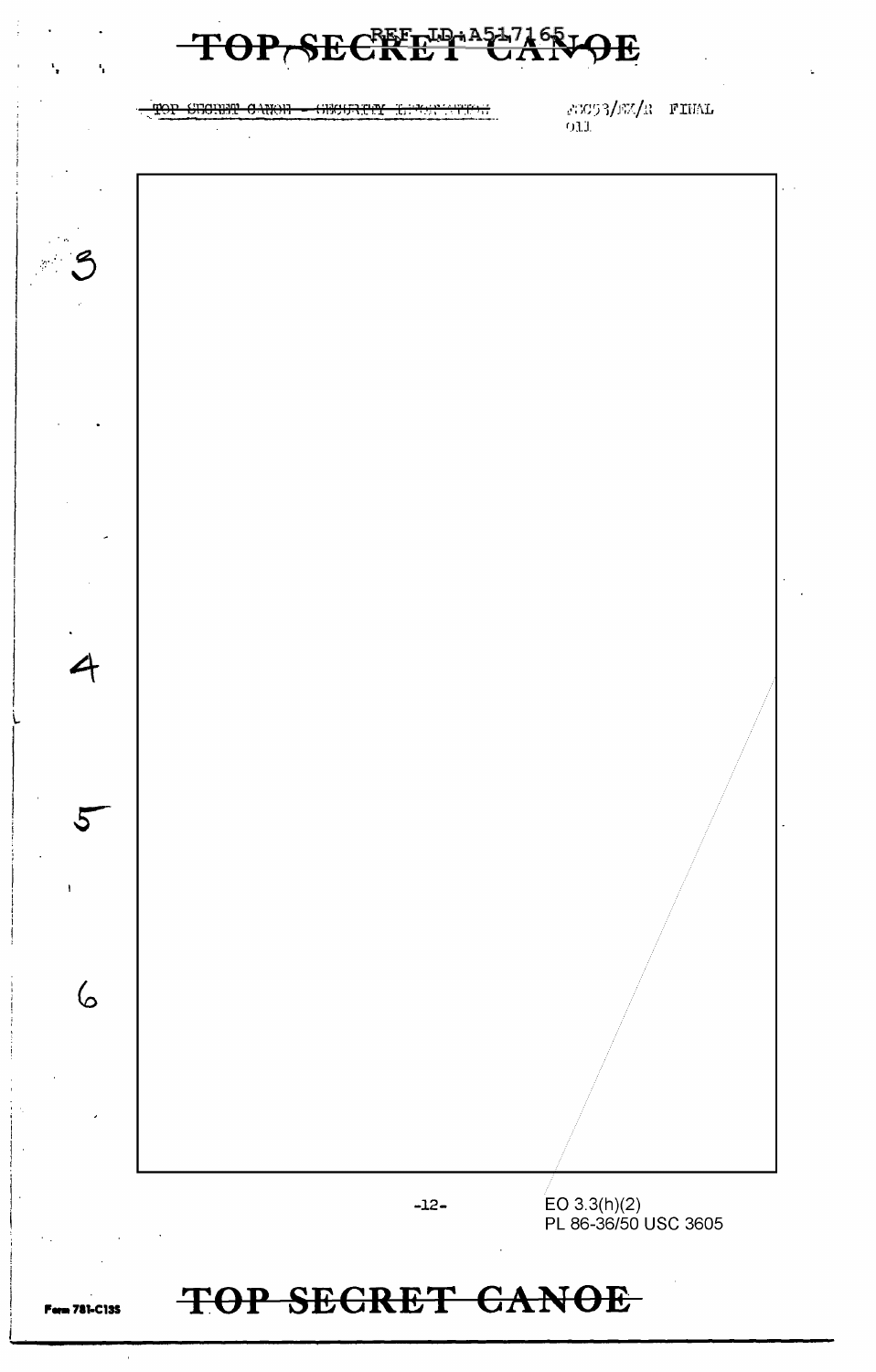TOP SECRET CAMOR

TOP SECRET CANOE - SECURITY INFORMATION

 $EO 3.3(h)(2)$ PL 86-36/50 USC 3605

#### $FSC53/EX/R$  FINAL 011

A. The approach described above involves complicated issues which raise intelligence and political, as well as communications security, problems. These will require special attention and rapid coordination between the US and UK until the precise direction and success of this program have been assured. Among the several liaison arrangements which exist now in these fields there does not exist the specific informal mechanism which would afford the representation and flexibility required for this purpose. It is considered that the need would be met by the setting up in Washington of a small combined working group representing intelligence and political as well as technical interests, the exact composition and terms of reference to be decided by consultation between the cognizant US and UK authorities.

#### CONCLUSIONS

what extent national armed forces ciphers of NATO countries are vulnerable. If vulnerable however they also constitute a potential source of highly valuable intelligence for the USSR.

adequately for the loss of COMINT as a potential source of timely and atthoritative intelligence of high value through other sources of information.

The possibility that any NATO

<del>CANOE</del>

country might defect from the NATO Alliance is not estimated

to affect the validity of this conclusion.

TOP SECRET

 $\lambda$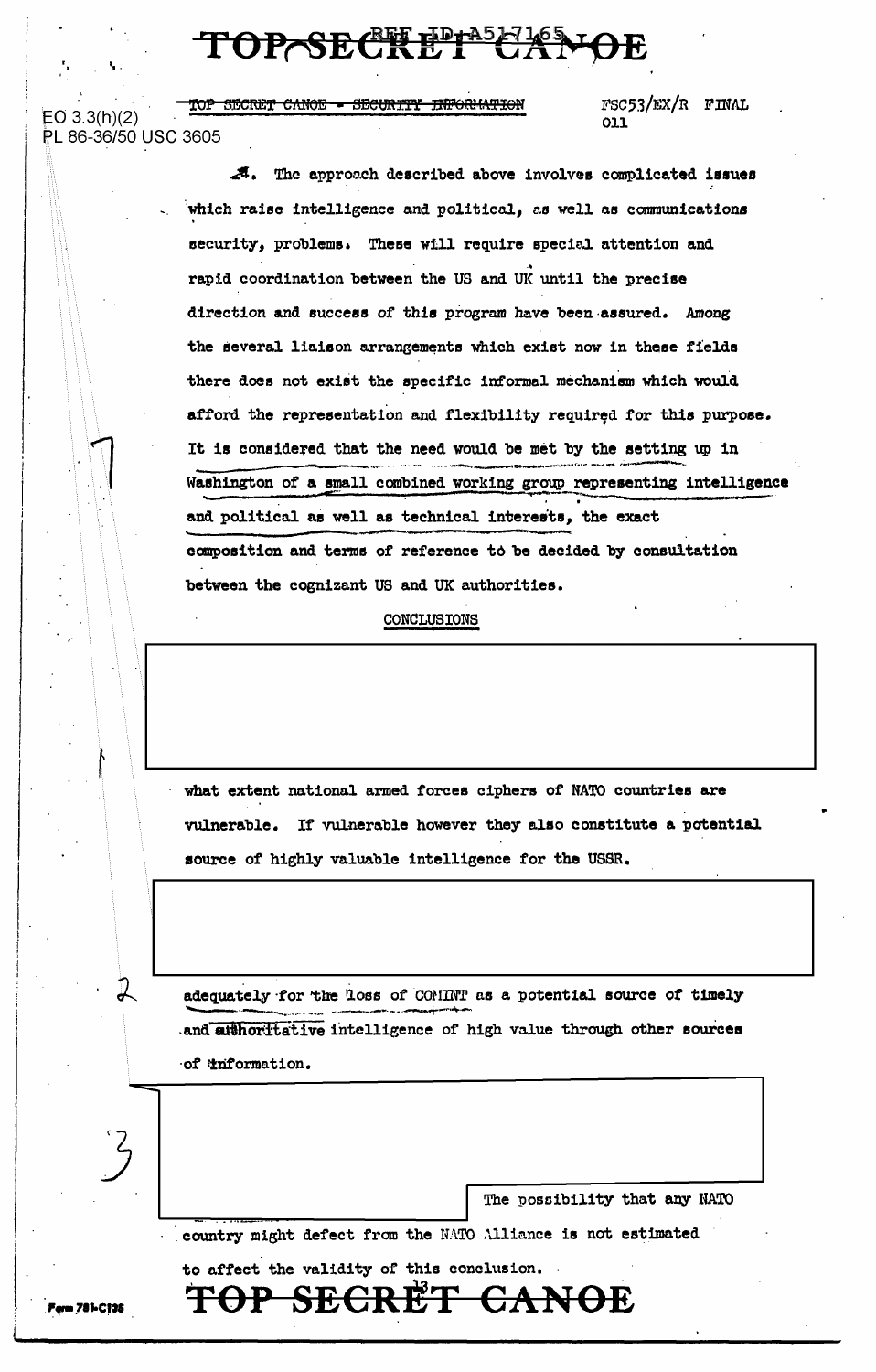### TOP SECRET CAM

EO 3.3(h)(2) ; PL 86-36/50 USC 3605

#### TOP SECRET CANOE - SECURITY INFORMATION

FSC53/EX/R FINAL 011

حاالا

 $\mathbb{R}_{\bar{z}}$ 

28. Action should be taken immediately to rectify all vulnerable communications security practices of NATO countries.

29. Intelligence and security considerations require that any remedial action taken, while designed to be effective, should not

actions taken should be calculated to prevent the leakage of effective communications sepurity principles to non-NATO nations.

30. Certain technical factors and general considerations require that the action taken should:

a. Attack violation of NATO communications security  $\Upsilon_{\rm H}$ regulations through improvement of the overall communication security attitudes and practices of offending NATO countries.

Utilize the machinery of the Standing Group of NATO  $c_{\bullet}$ as the instrumentality for improving the security of the national communications of other NATO countries.

d. Be taken through communications security channels. using existing communications security\agencies wherever possible.

Be aimed at the improvement of available cryptosystems  $\ddot{\mathbf{e}}$ . and communications practices rather than at the provision of new equipment.

 $\overline{\mathbf{1}}$ 

### TOP SECRET CANOE

**Form 781-C13S**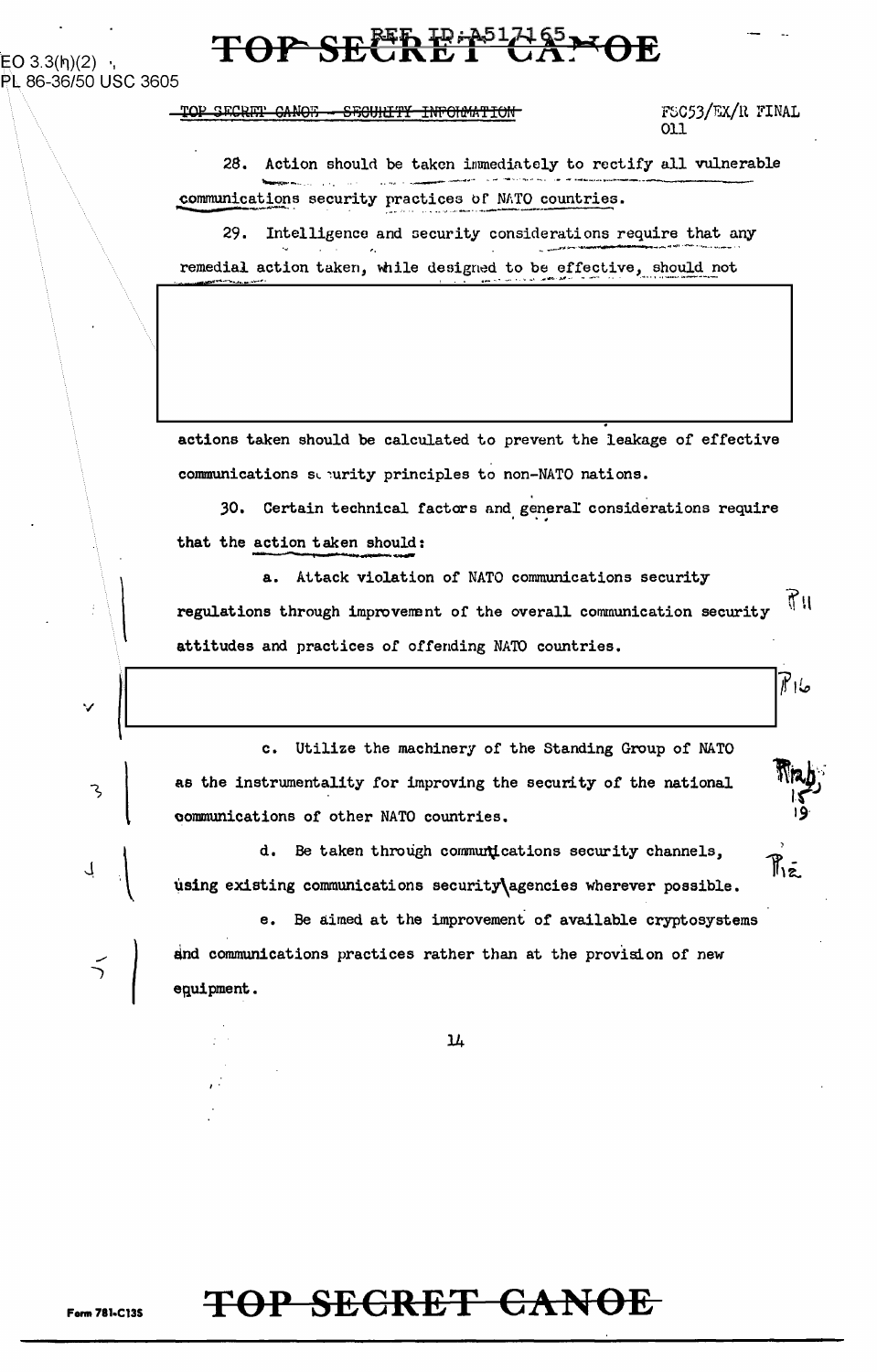#### TOP SECRET CANOE - SECURITY INFORMATION

L

 $\blacktriangledown$ 

**Form 781-C135** 

FSC53/EX/R FINAL 011

**f.** Afford maximum privacy in dealing with individual NATO  $E[O 3.3(h)(2)$ countries. PL 86-36/50 USC 3605

31. The course of action outlined in paragraphs 18 through 24

above meets the foregoing considerations and is feasible.

32. Upon approval of this report the following preliminary steps must be taken:

liaison arrangements to coordinate this examination and the drawing of lessons from it are adequate, and no further liaison machinery is required.

 $15$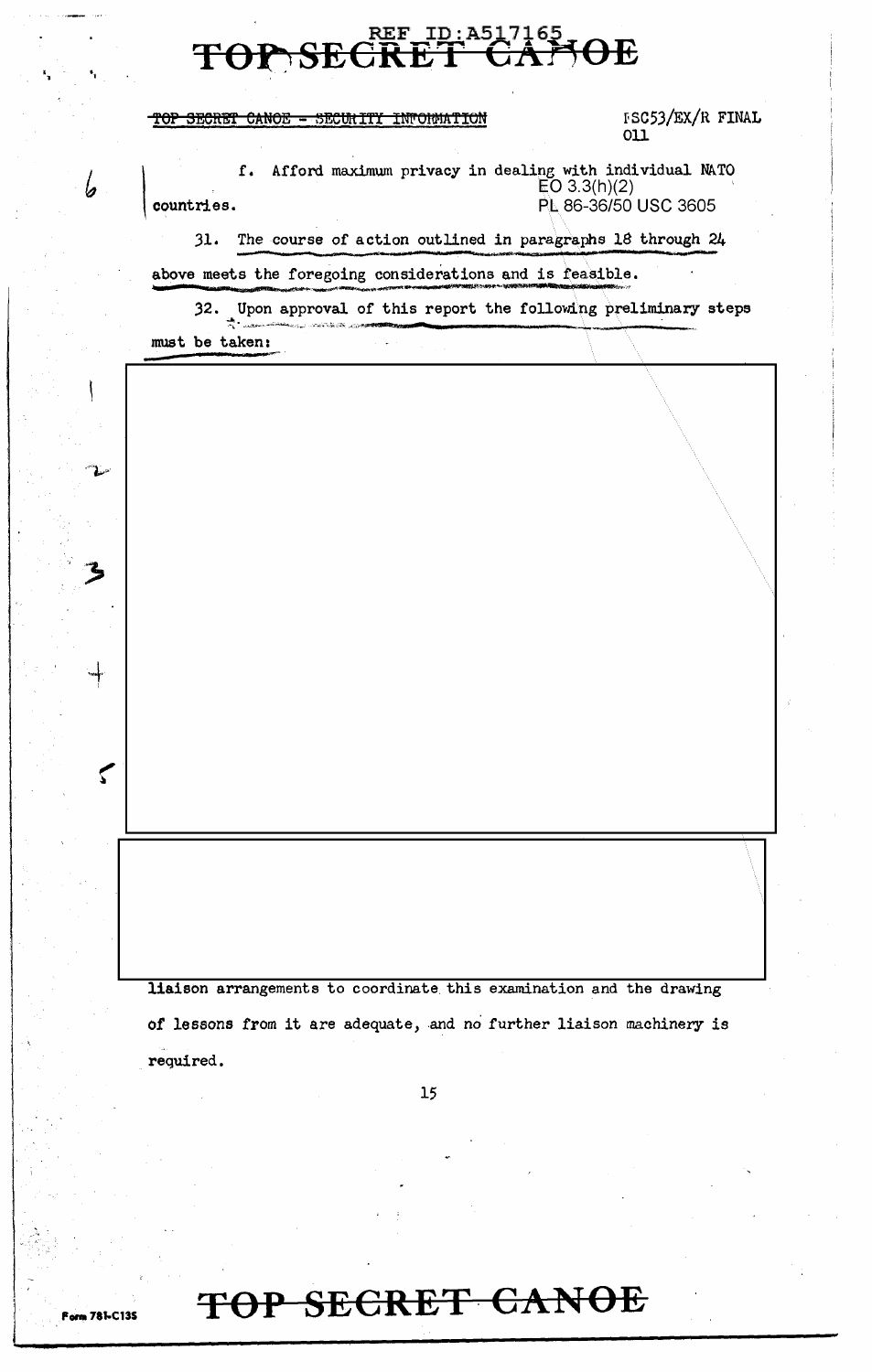#### ID: A517165<br>T CAN  $REE$ **TOP SECRET FOE**

#### TOP SECRET CANOE SEGURITY INFORMATION

FSC53/EX/R FINAL  $011$ 

#### RECOMMENDATIONS

 $34.$  It is recommended that:

The foregoing conclusions be approved and supersede a. those of the 1951 Conference on the Security of Communications.

b. The program in paragraphs 18 through 24 be undertaken in accordance with the conclusions and, in particular, hat the steps enumerated in paragraph  $32$  should be undertaken immediately.

EO  $3.3(h)(2)$ PL 86-36/50 USC 3605

16

### TOP SECRET CANOE

**Parm 781-C135**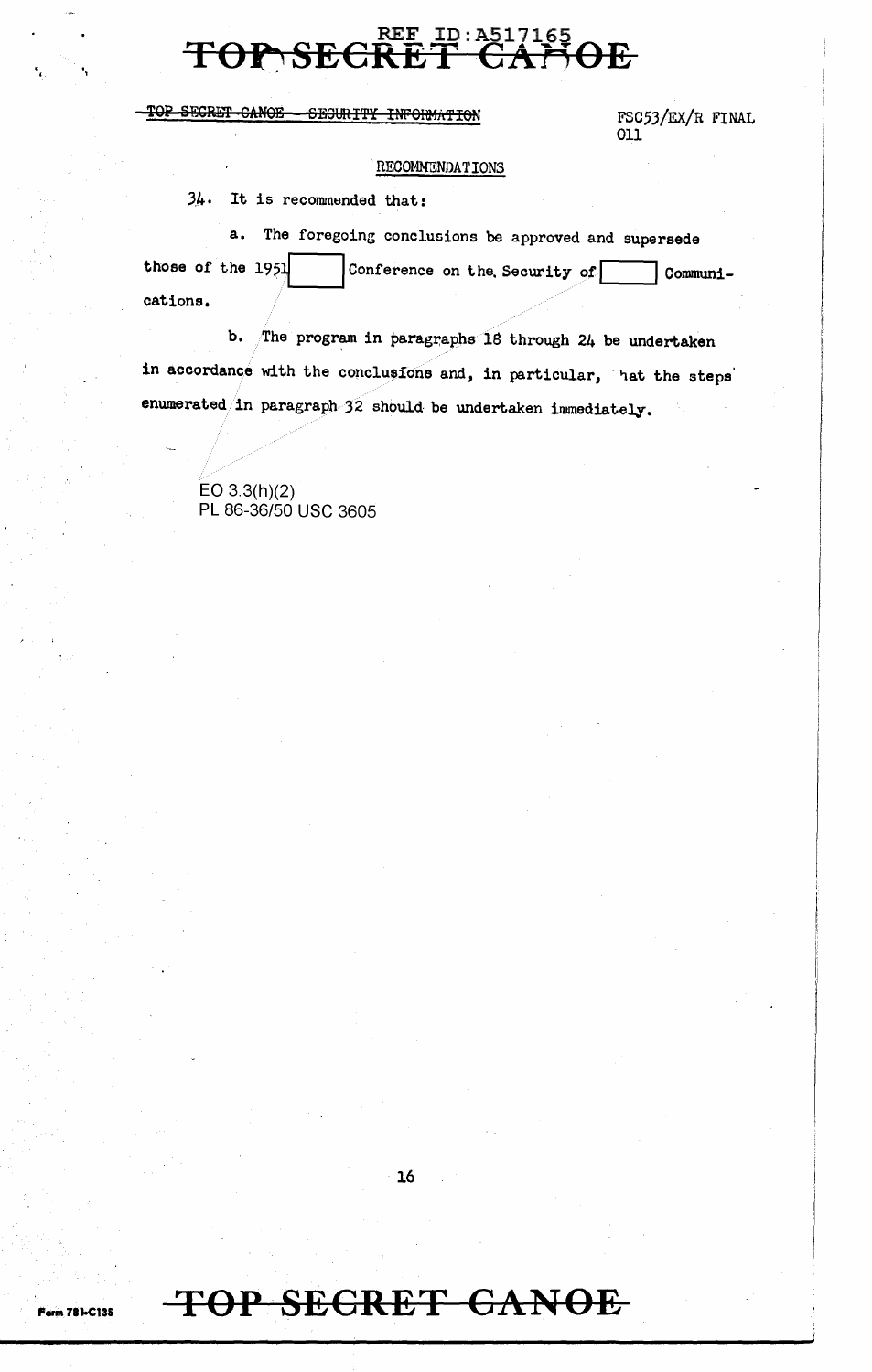TOP SECRET CANOE - SECURITY INFORMATION

FSC53/EX/R FINAL  $011$ .

12 June 1953

#### APPENDIX A

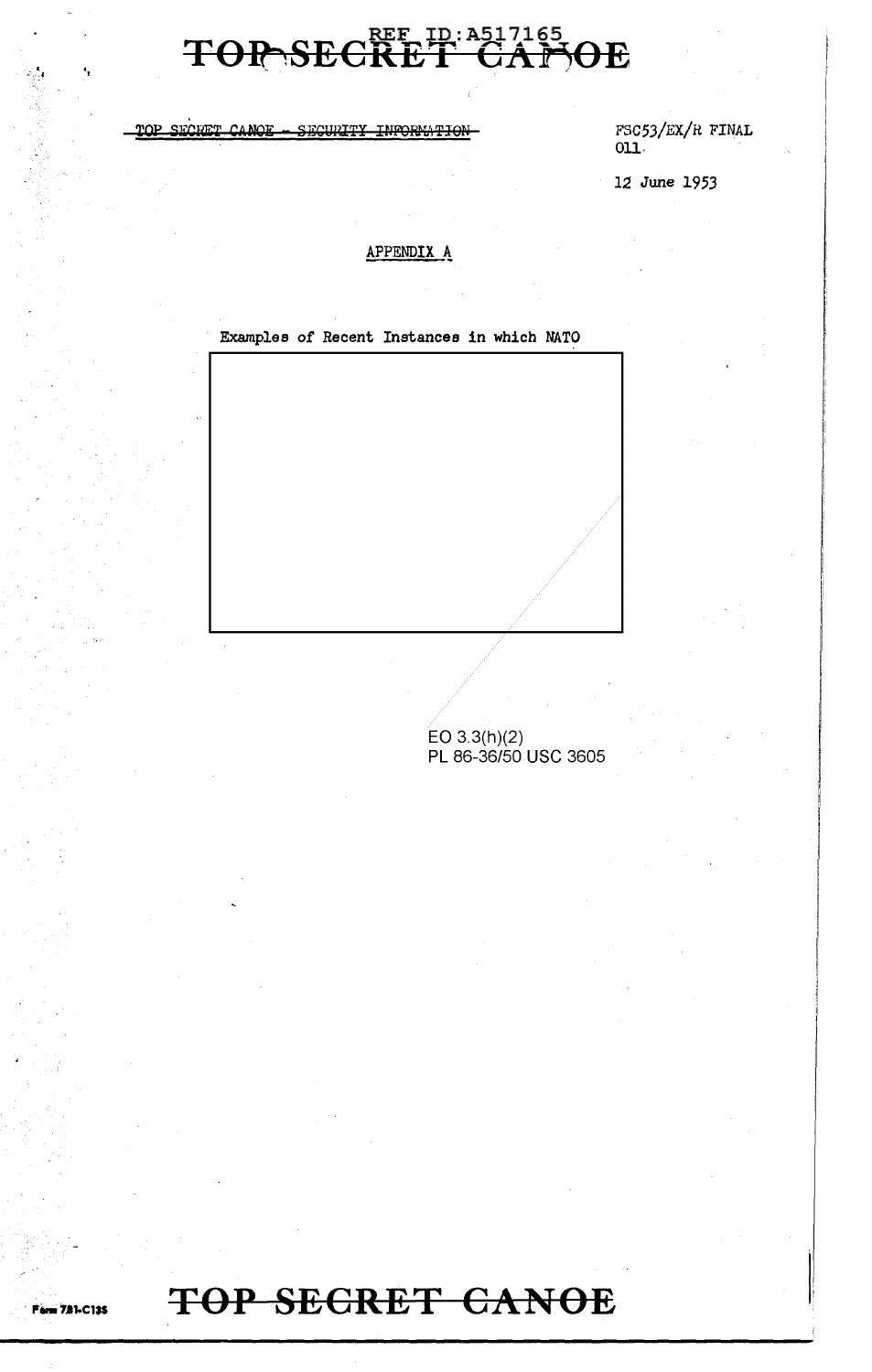

#### SECRET CANOE - SECURITY INFORMATION <del>TOP</del>

 $FSC53/EX/R$  FINAL 011

EO 3.3(h)(2)<br>PL 86-36/50 USC 3605

**Form 781-C135** 

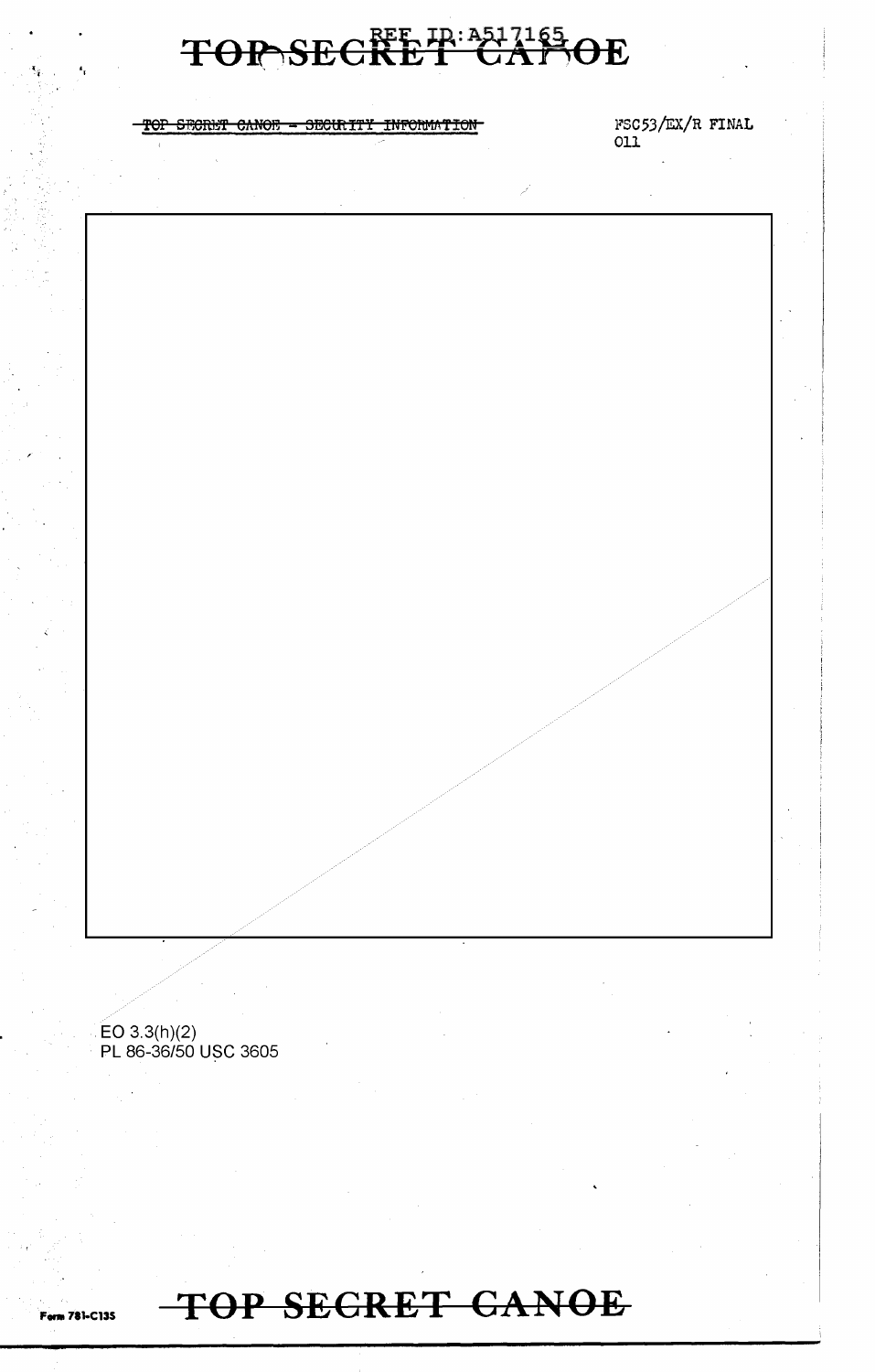

EO 3.3(h)(2)<br>PL 86-36/50 USC 3605

TOP SECRET CANDE

 $\begin{array}{ll} \texttt{FSC53/EX/R}\xspace & \texttt{FIMAL} \\ \texttt{OL1} \end{array}$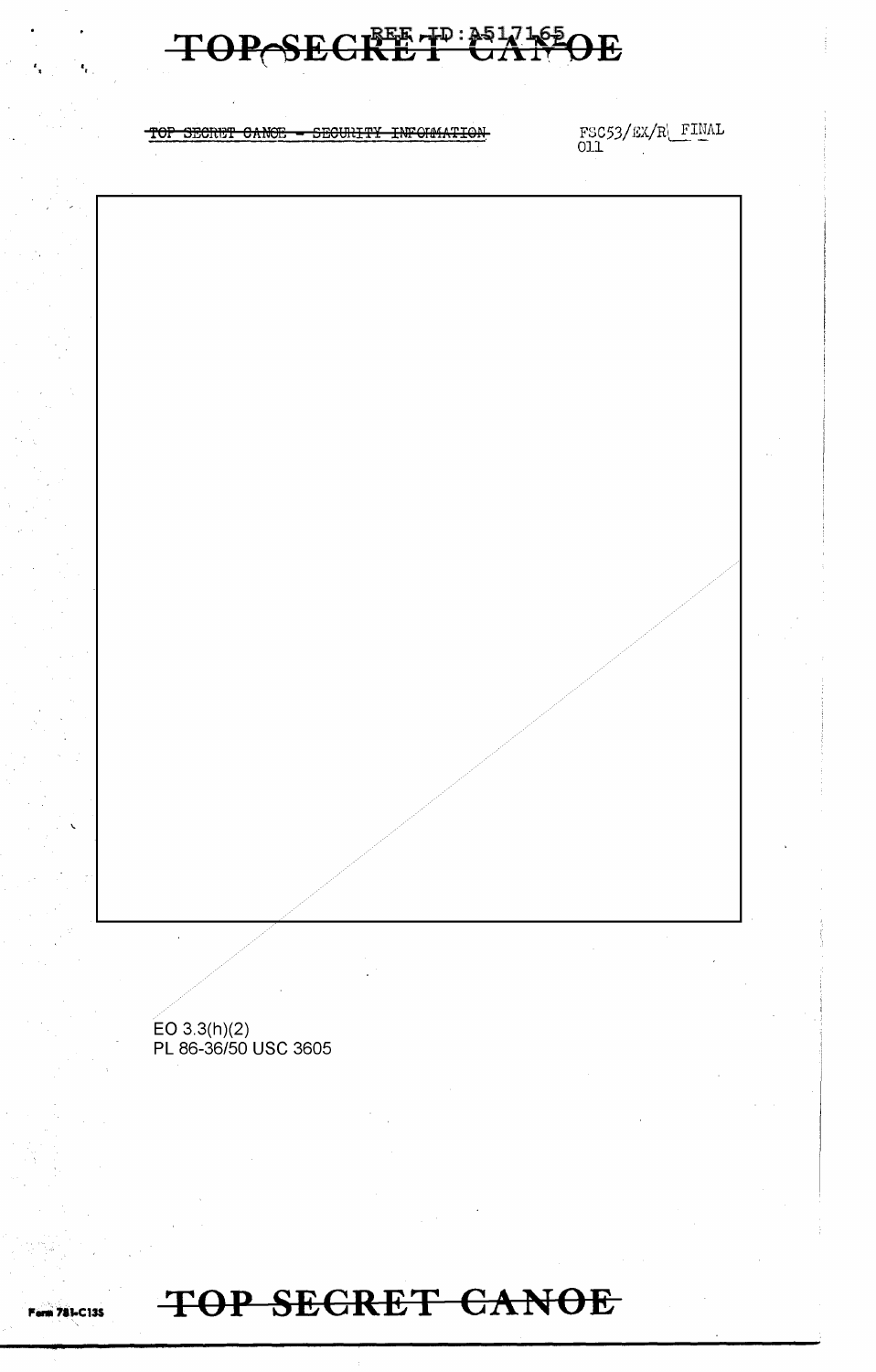#### TOP SECRET CANOE - SECURITY INFORMATION

FSC53/EX./R FINAL 011

> I  $\cdot$  ,

12 June 1953

#### APPENDIX B

I

#### LIST OF EXAMPLES OF DANGEROUS URITPTOGRAPHIC AND COMMUNICATIONS PRACTICES AND PROCEDURES

I. UNENCIPHERED CODES

 $\mathbf{r} = \frac{1}{2}$ 

1. Unenciphered codes are totally inacceptable in diplomatic use for transmission of classified information. In Armed Forces cormnunications they are acceptable only when changed at very frequent intervals and when it is not considered essential to maintain the security of the information for more than two or three days from the introduction or the code.

II, ADDITIVE SYSTEMS

2. Any additive (or subtractor or minuend) system is dangerous unless special precautions are taken in the construction of the edditive itself. Many procedures that may be regarded as "special precautions" are deceptive as to security and may even in themselves create weaknesses.

J, Encipherment by additive can only be guaranteed to be secure when the additive is used on a strictly "one-time" basis, and systems that permit depth gain little or no security from the additive.

4, Encipherment by non-one-time additives is highly dangerous, but can be acceptable in certain circumstances for limited traffic provided that precautions are taken to minimise overlap and to prevent cryptanalysts from finding any overlap that may arise •

. III. NON-ADDrI'IVE HAND SYSTEMS

5. There are many hand methods of encipherment, not employing additive, but few of these can be guaranteed to be secure.

IV. MACHINE CIPHERS

**Form 781-C135** 

6. Machine ciphers vary greatly in the amount of security they afford. Failure to observe in every detail proper instructions for

1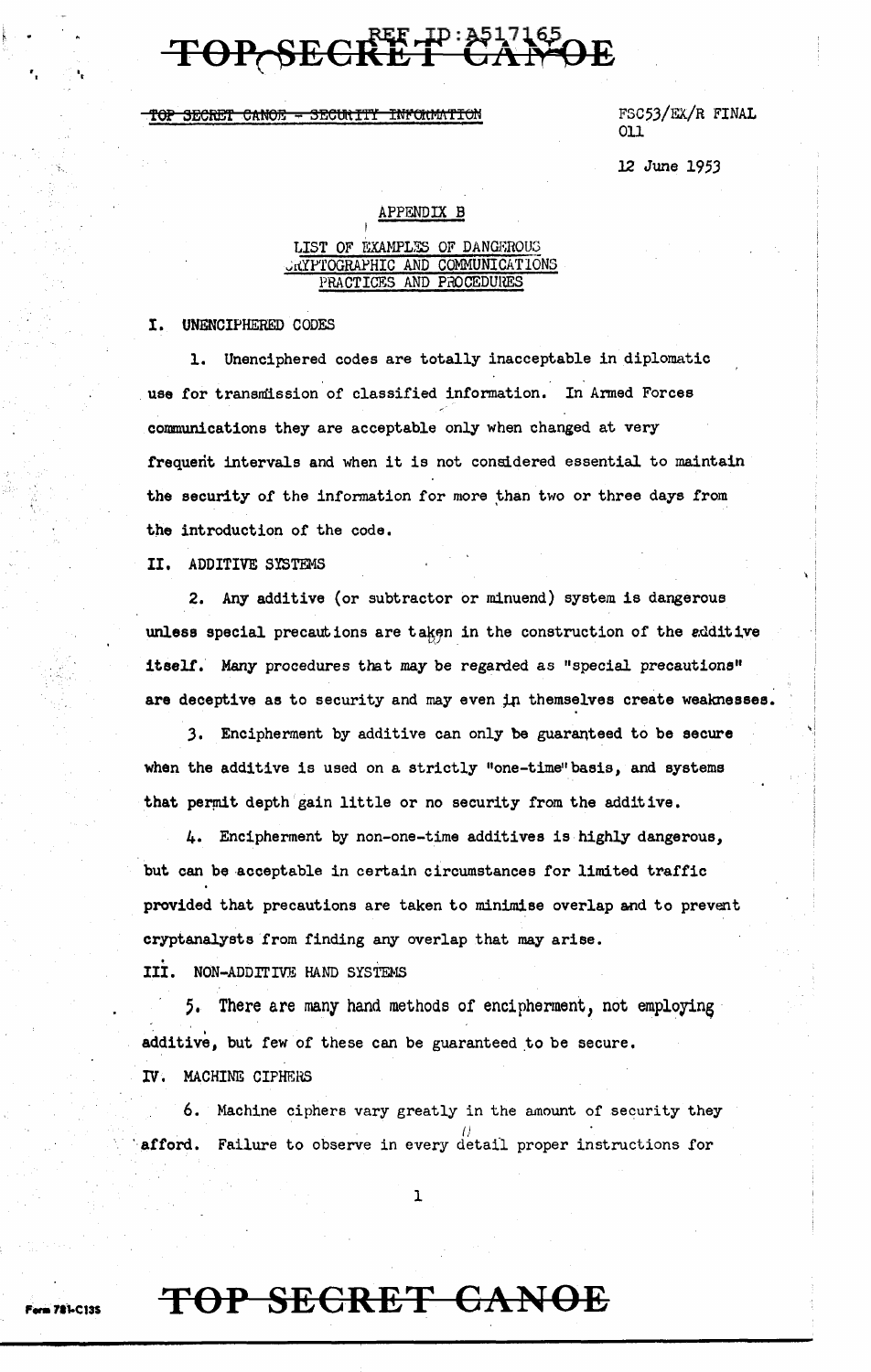TOP SECRET CANOE <del>SECURITY</del>

FSC53/EX/R|<u>FINAL</u> OП

 $EQ.3.3(h)(2)$ PL 86-36/50 USC 3605

12 June 1953

APPENDIX B(continued)

operation may lead to compromise even with the best machines.

Others, such as the well-known

are insecure unless precautions are taken over and above those recommended by the manufacturer. Others, again, are basically insecure and should in no circumstances be used.

V. TRANSMISSION SECURITY

8. Ciphers, however good individually, are not enough to ensure communications security. Transmission techniques and message formats can in themselves provide considerable intelligence to a traffic analyst. Although there are practical limitations, the ideal to be striven for is that the traffic neither of any one type (e.g. naval, air force,

 $-2-$ 

### TOP SECRET CANOE

**... 781.C135**